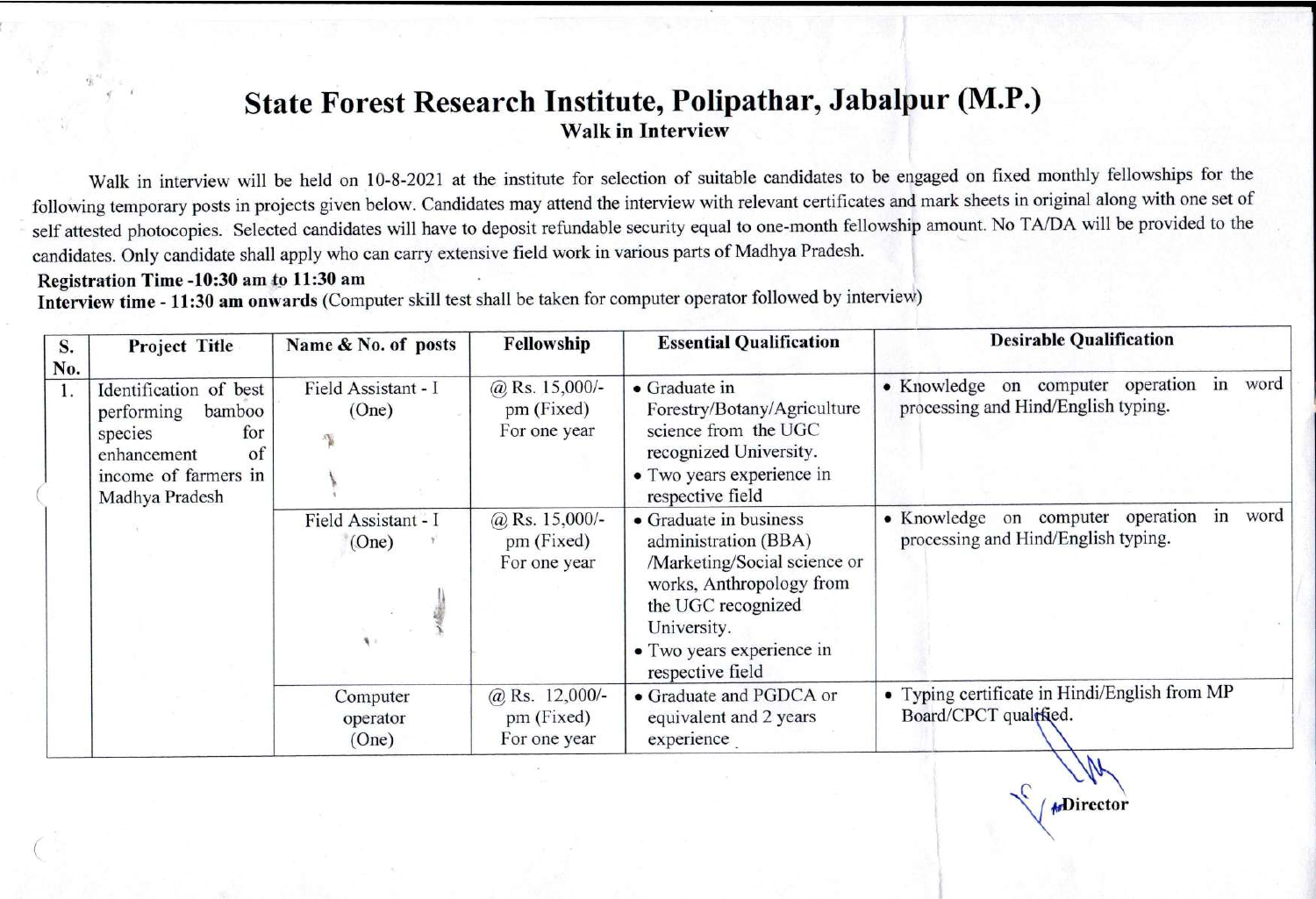# State Forest Research Institute, Polipathar, Jabalpur (M.P.) **Walk in Interview**

Walk in interview will be held on 11-8-2021 at the institute for selection of suitable candidates to be engaged on fixed monthly fellowships for the following temporary posts in projects given below. Candidates may attend the interview with relevant certificates and mark sheets in original along with one set of self attested photocopies. Selected candidates will have to deposit refundable security equal to one-month fellowship amount. No TA/DA will be provided to the candidates. Only candidate shall apply who can carry extensive field work in various parts of Madhya Pradesh.

### Registration Time -10:30 am to 11:30 am

Interview time - 11:30 am onwards (Computer skill test shall be taken for computer operator followed by interview)

| S.  | Project Title                                                                                                                                                                                                  | Name & No. of                              | Fellowship                                                                                                                               | <b>Essential Qualification</b>                                                                                                                                                                                                                                                               | <b>Desirable Qualification</b>                                                                             |
|-----|----------------------------------------------------------------------------------------------------------------------------------------------------------------------------------------------------------------|--------------------------------------------|------------------------------------------------------------------------------------------------------------------------------------------|----------------------------------------------------------------------------------------------------------------------------------------------------------------------------------------------------------------------------------------------------------------------------------------------|------------------------------------------------------------------------------------------------------------|
| No. |                                                                                                                                                                                                                | posts                                      |                                                                                                                                          |                                                                                                                                                                                                                                                                                              |                                                                                                            |
|     | leopard<br>Study on<br>(Panthera pardus L.)<br>presence,<br>of<br>identification<br>conflict zones<br>and<br>suitable<br>developing<br>mitigation<br>measures<br>human-leopard<br>on<br>interactions in<br>the | JRF - GIS Analyst<br>(One)<br>JRF-Wildlife | @ Rs. 25,000/- pm<br>(Fixed)<br>For one year<br>be<br>(Likely)<br>to<br>based<br>extended<br>on<br>the performance)<br>@ Rs. 25,000/- pm | · Post Graduation (M Sc/ M Tech) in GIS<br>and Remote sensing, Environmental<br>Science, Geological science<br>PG Diploma in GIS and remote sensing<br>from UGC accredited university and<br>course.<br>• Two years experience in respective field<br>• Post Graduation in Wildlife Science, | • Knowledge on computer operation<br>Microsoft office & GIS software.<br>• Knowledge on computer operation |
|     | of<br>urban<br>areas<br>Jabalpur and Indore,<br>Madhya Pradesh                                                                                                                                                 | Biologist<br>(One)                         | (Fixed)<br>For one year<br>(Likely)<br>be<br>to<br>based<br>extended<br>on<br>the performance)                                           | Forestry, Environmental Science from<br>UGC accredited university and course<br>• Two years experience in respective field                                                                                                                                                                   | Microsoft office & other data<br>entry and statistical software.                                           |
|     |                                                                                                                                                                                                                | Field Assistant - I<br>(One)               | @ Rs. $16,000/-$ pm<br>(Fixed)<br>For one year (Likely<br>to be extended based<br>on the performance)                                    | • Graduate in any discipline of Bio Science<br>from UGC accredited university and<br>course<br>• Two years experience in respective field                                                                                                                                                    | • Knowledge of computer operation<br>in word processing and Hindi/<br>English typing                       |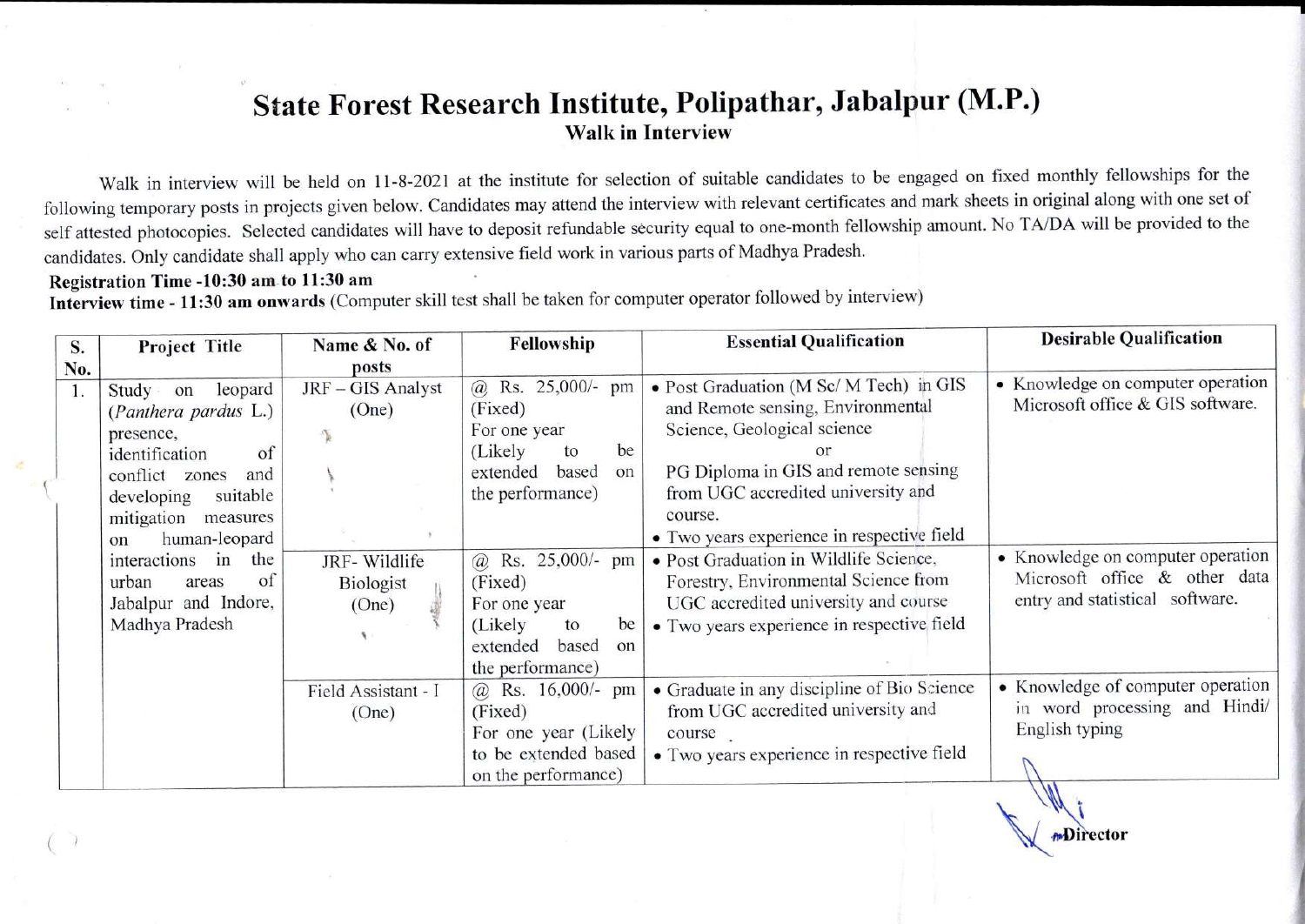## **APPLICATION FOR THE POST OF …………………………………………...**

|    | 1. Name in full                                               | $\bullet$      |             | Affix<br>passport<br>size<br>photograph |
|----|---------------------------------------------------------------|----------------|-------------|-----------------------------------------|
| 2. | Address<br>(In Block letters)                                 | $\bullet$      |             |                                         |
|    | 3. Father's Name                                              | $\bullet$      |             |                                         |
|    | 4. Sex                                                        | $\ddot{\cdot}$ | Male/Female |                                         |
| 5. | Nationality                                                   | $\bullet$      |             |                                         |
|    | 6. Date of Birth<br>(proof of Date of Birth must be enclosed) | $\ddot{\cdot}$ |             |                                         |

- 7. Permanents Address :
- 8. (A) Academic & Professional Qualifications: (*Beginning with Graduation*)

| Name of the<br><b>Instt./Board/University</b> | <b>Year of passing</b> | <b>Examination/Degree</b> | Percentage of mark in<br><b>Aggregate and Divisions</b> |
|-----------------------------------------------|------------------------|---------------------------|---------------------------------------------------------|
|                                               |                        |                           |                                                         |
|                                               |                        |                           |                                                         |
|                                               |                        |                           |                                                         |
|                                               |                        |                           |                                                         |
|                                               |                        |                           |                                                         |
|                                               |                        |                           |                                                         |

9. Desirable Qualification: